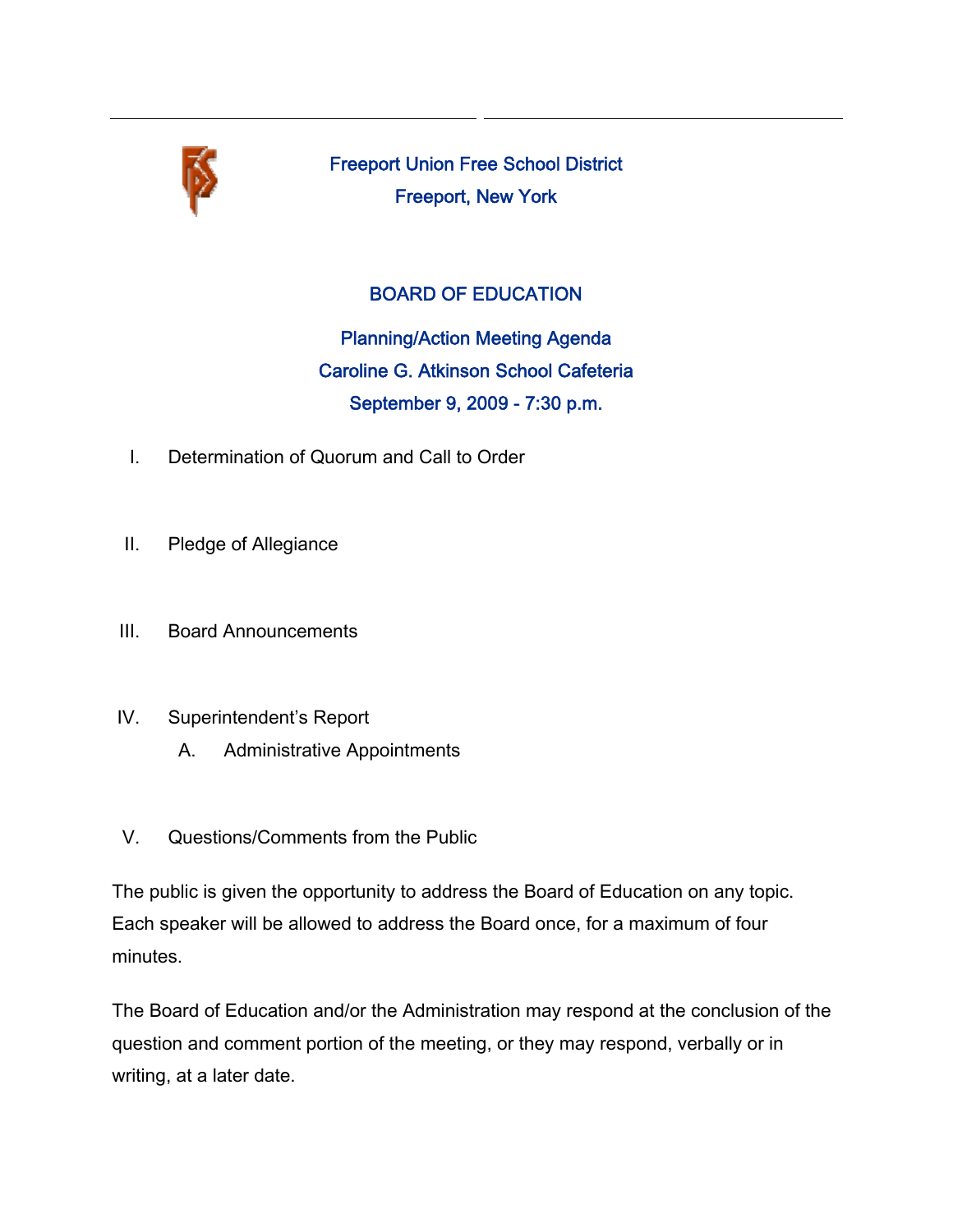### VI. Items for Action

# Consent Agenda

# A. Consent - Approve

1. Acceptance of the Minutes from the Committees on Special Education and Preschool Special Education

July 14, 2009, July 15, 2009, July 20, 2009, July 21, 2009, July 27, 2009, July 30, 2009, August 6, 2009, August 12, 2009, August 20, 2009, August 24, 2009, August 27, 2009.

B. Consent – Approve

### Personnel Actions

- 1. Request for Leave of Absence
- 2. Change of Status
- 3. Resignation of Staff
- 4. Termination of Staff
- 5. Retirement of Staff
- 6. Appointment of Staff
- C. Other Items for Action

Personnel

- 1. Retirement of Staff
- 2. Administrative Appointments